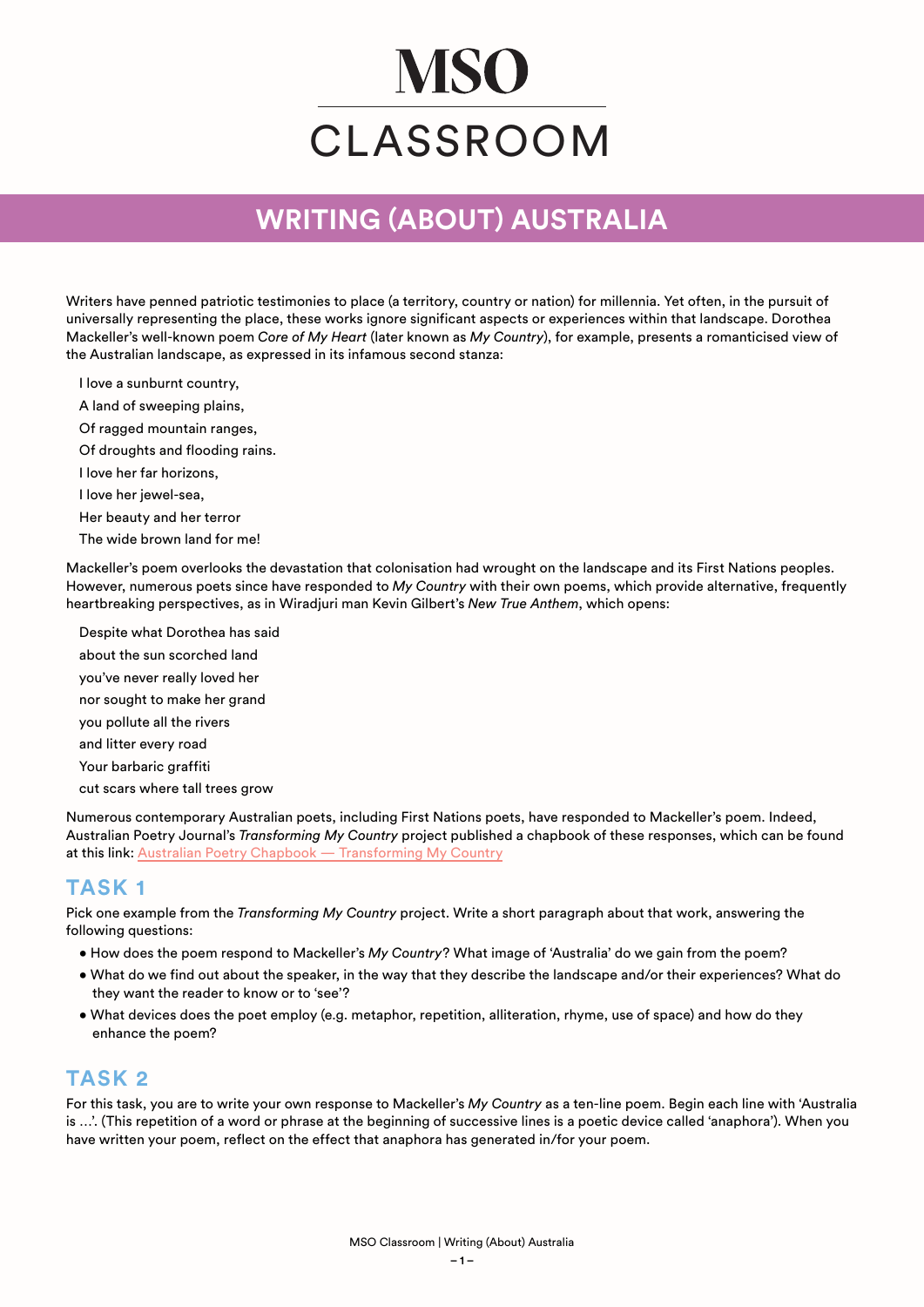### **TASK 3**

The modern dance performance *Appalachian Spring*, choreographed by Martha Graham to music composed by Aaron Copland, depicts a young couple – American pioneers – setting up house on the American frontier. The dance depicts hope and fear, devotion and defiance. Watch the performance online. (You can find the 1959 version, featuring Martha Graham as the Bride, on YouTube.) Of course, Australia has its own settlement narratives, and we might imagine a similar performance representing our own colonial contexts.

Frederick McCubbin's infamous painted triptych 'The Pioneer' depicts a similar scenario to *Appalachian Spring*, with a couple settling in the Australian bush. For this task, you are to write a short story, play script (one scene) or poem that draws on one of the three scenes from McCubbin's triptych 'The Pioneer'. However, rather than referring only to the white settlers depicted within the frames, you should also consider what is not depicted – for example, the voices and perspectives of First Nations people, or of animals or trees, or of the landscape itself. Aim for at least one page of written text.